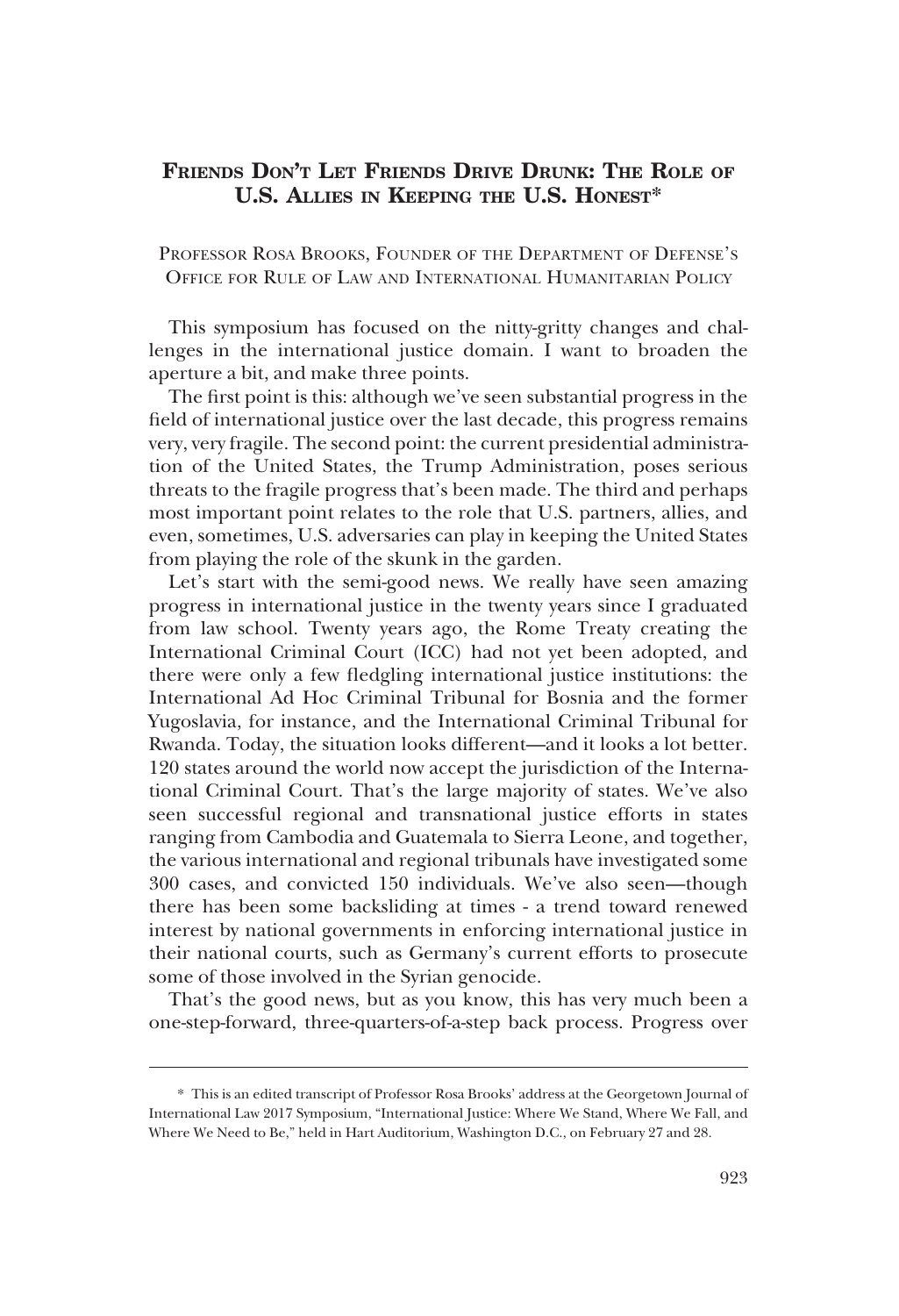the last two decades has been slow and episodic, and we have seen some real threats to the overall forward trend.

One threat relates to the call by the African Union for African countries to withdraw from the jurisdiction of the ICC. This comes out of skepticism about the fact that so many of the Court's investigations currently focus on African cases. One could defend the court's recent focus on Africa, of course. One could say: every continent on Earth has taken its turn at terrible wars and atrocities. In the 1970s, we saw genocide in Cambodia, then in the 1980s, Latin America took central stage when it came to war, torture, and disappearances. In the 1990s, Europe played host to a series of brutal conflicts in the former Yugoslavia. It just happens to be Africa in the spotlight right now. But this response, while true as far as it goes, doesn't fully address the deeper concern implicit in the African Union's critique: that powerful states will be happy to support international justice efforts as long as only powerless states are under scrutiny.

Another major critique that can be leveled at the ICC is that it is slow, it is distanced from the affected communities, and it is not always attuned to the political realities on the ground. Such critiques were also leveled at the ICTY and the ICTR, and the ICC is even further removed than those tribunals from the geographic locus of the conflicts at the heart of most current cases. This too is part of what lies behind the African Union's call for African countries to withdraw from the ICC, and several states have heeded that call. Not coincidentally, we've also seen a great deal of reluctance on the part of several African states to cooperate with the ICC's indictment of al-Bashir in Sudan, and we've seen the collapse of the ICC Prosecutor's case against Uhuru Kenyatta in Kenya. All this makes it hard to feel too sanguine about the future of the ICC.

Beyond Africa, there are also reasons for concern. The ongoing atrocities in Syria have not led to any organized, sustained international effort to end the conflict or bring justice to those who have committed the worst atrocities. This remains an open sore. Just as troubling, we've also seen superpowers continuing to do things that fly in the face of broader commitments to international law and principles of legality and international justice. One example would be Russia's 2014 annexation of Crimea and its 2016 withdrawal from the ICC. Another would be China's actions in the South China Sea, and China's refusal to respect the decision of the Permanent Court of Arbitration. And of course we have other examples right here in the United States.

This brings me to my second point: we have a new President who has made it very clear that he has no respect for, or interest in, international justice institutions or international norms more generally. That's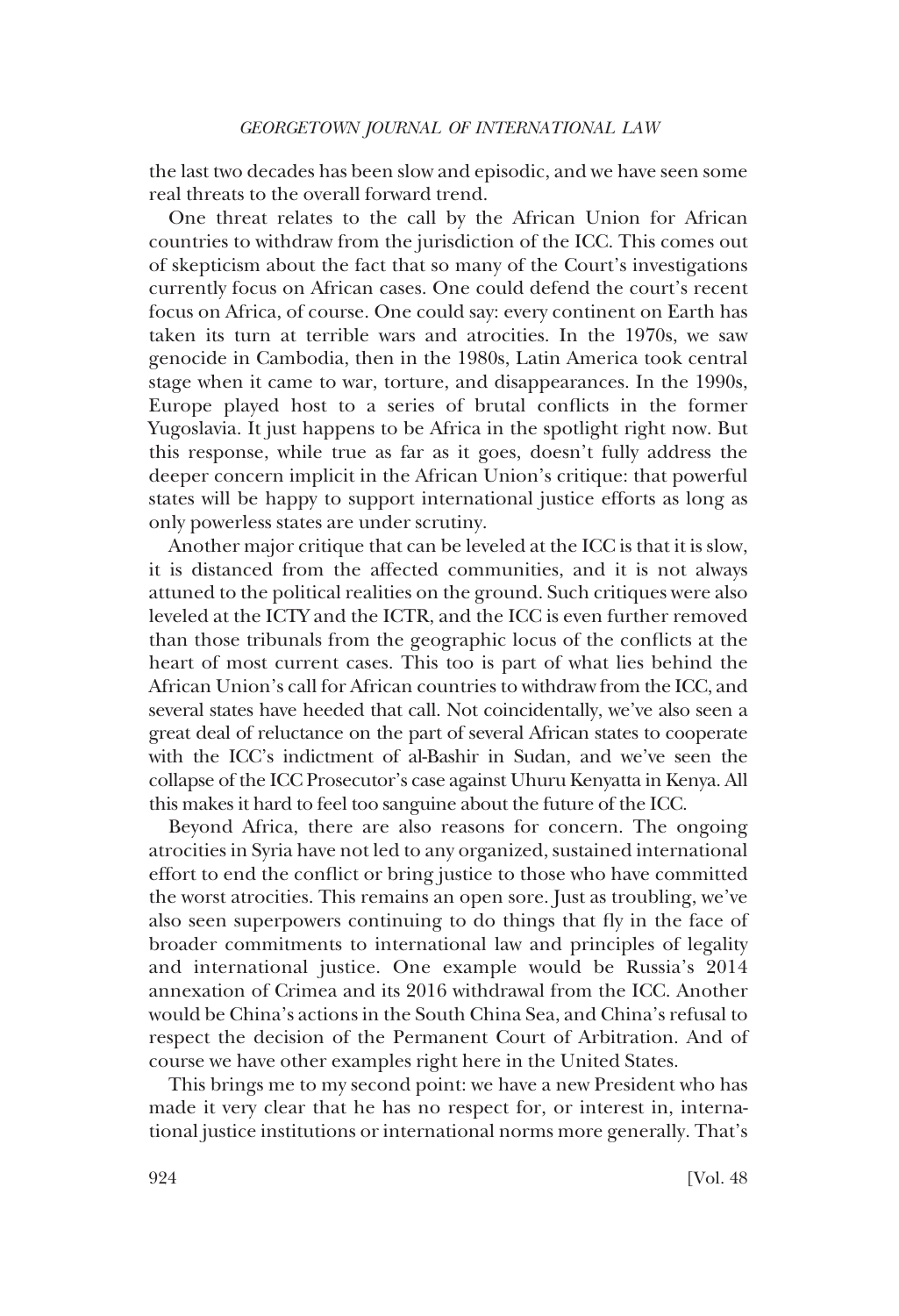## *FRIENDS DON'T LET FRIENDS DRIVE DRUNK*

a real shift. Trump was elected following about a decade of a cautious U.S. embrace of international justice institutions. Although the George W. Bush Administration initially repudiated the International Criminal Court—recall the infamous John Bolton, then U.S. ambassador to the U.N., "un-signing" the ICC, an action that now seems to have inspired Vladimir Putin—we saw a substantial shift in U.S. attitudes toward the ICC during the second term of the George W. Bush Administration. Late in the George W. Bush Administration, we saw a good deal of cautious U.S. cooperation with the ICC, particularly over the indictment of Sudanese leader Omar al Bashir. When President Obama took office, the U.S. began to participate actively in the ICC, and played an increasingly active role also in providing intelligence support and other forms of assistance to the International Criminal Court.

I don't think that's likely to continue. While the ICC itself has not yet become the focus of President Trump's ire, people in his inner circle clearly do not like the International Criminal Court, do not like the United Nations, and do not like international law—not one little tiny bit. I think we can certainly expect to see a substantial waning—best case—of active U.S. support for international justice institutions, and quite possibly we will see a return to the period early in the first Bush Administration, one characterized by active hostility from the U.S. government toward international justice institutions.

Even more chilling, President Trump, while on the campaign trail, indicated his enthusiasm for certain actions that would constitute international crimes if actually carried them out. On the campaign trail, he commented that "waterboarding works" and "even if it doesn't," terror suspects "deserve it anyway." Thanks to solid opposition from General, now Secretary of Defense, James Mattis, President Trump seems—for the moment at least—to have walked back his commitment to restore the use of waterboarding and "a hell of a lot worse." But who knows how long that will last?

Also on the campaign trail, President Trump, then candidate Trump, argued that the Obama Administration had been ineffective in combatting ISIS because it was not aggressive enough. The only way to get "terrorists," Trump argued, was to "go after their families," as he put it: to start bombing the children of terrorists. When it was pointed out that targeting the families and children of U.S. adversaries would amount to a war crime under international law, which U.S. military personnel would be legally required to disobey, Trump was dismissive; "I'm a leader, if I say it they're going to do it." Here too, Trump later backed away from this in the face of intense pressure. But I think that it's safe to say that President Trump's instincts are not friendly towards interna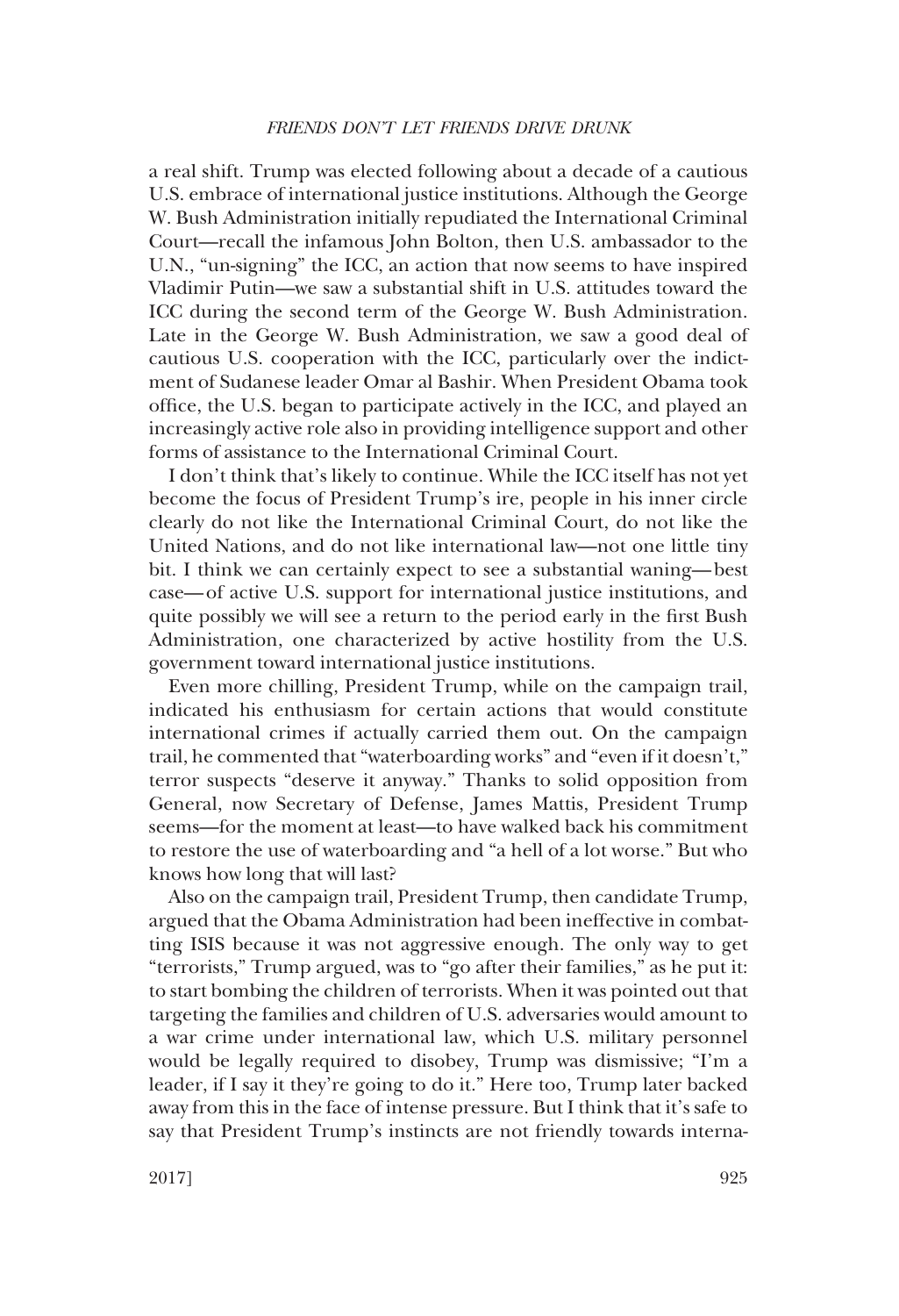tional humanitarian law, international criminal law, or international law more generally. His attitude toward multilateral treaties, has also been quite hostile.

So what do we do about this, when we have seen fragile and uneven progress in international justice, but we now have a new U.S. administration that is both hostile to the project of international justice in general, and a President who seems to have no particular moral qualms about suggesting that he would cheerfully order grave violations of international criminal law? Trump has also, of course, spoken admiringly of Philippine President Rodrigo Duterte's death squads, and of Vladimir Putin, dismissing overwhelming evidence that Putin presides over a state in which numerous human rights advocates, dissenters, journalists, and others inconvenient to his regime have been imprisoned or assassinated. When Bill O'Reilly of Fox News put it to Trump that Putin was "a killer," Trump's offhand reaction was: "There are a lot of killers. You think our country's so innocent?"

There is some faint possibility that the U.S. Congress will serve to check Trump's worst instincts. Hearteningly, we've seen strong pushback from some prominent members of Congress—including Republican members of Congress—in response to Trump's comments on torture and the targeting of civilians. We've also seen many in Congress on the Republican side as well as on the Democratic side express commitment to pursuing some sort of international tribunal to look at war crimes and crimes against humanity in Syria. In general, it's possible that Congress will push back against Administration efforts to sabotage international justice institutions, and will also be a restraining influence on the President himself in terms of his own actions and policies. But I wouldn't count on it.

This brings me to my third point. Those of you who grew up in the United States may remember the media campaigns created by Mothers against Drunk Driving—MADD—which are often credited with greatly reducing fatal drunk driving accidents. MADD popularized the slogan, "Friends don't let friends drive drunk." The genius of this slogan was that it shifted the focus from the drinker to the drinker's friends. Instead of just saying, "Don't drink and drive," MADD launched a "designated driver" campaign, essentially saying to people, "This is not about *you* choosing to risk your life, this is about you taking good care of your friends. And if your friend is drunk and is likely to get into an accident, you've got to take away their car keys. You've got to take care of them when they can't take care of themselves."

For the duration of the Trump administration, at least, it will become more and more important to think about the potential role of U.S.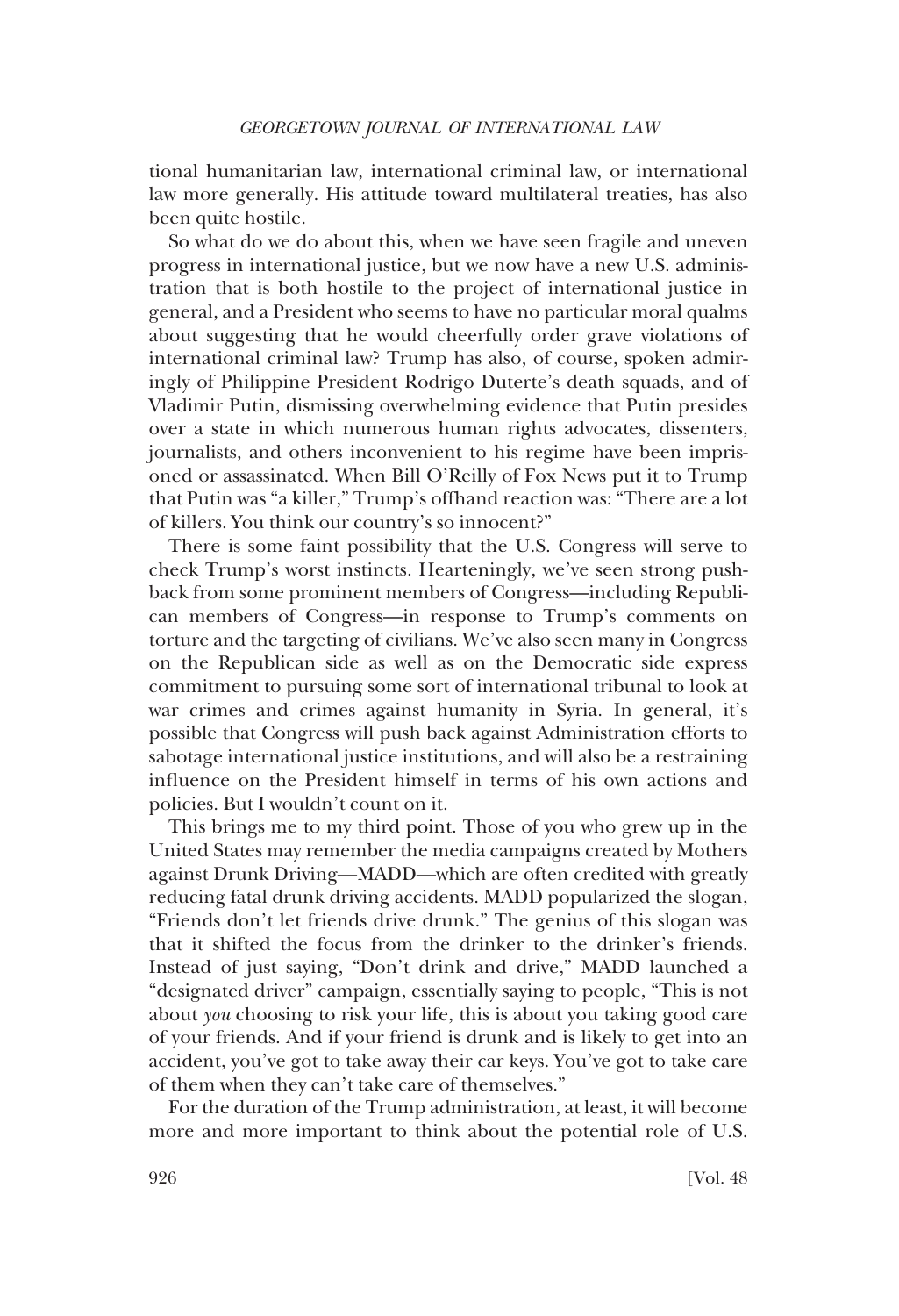allies and partners in preventing the United States from harming ourselves or others. We need, in effect, a global campaign premised on the idea that Friends Don't Let Friends Drive Trump.

How can friends of the United States prevent us from driving Trump? (Or perhaps I should say, "while trumped"?) First, U.S. allies and partners can carry on supporting the international institutions that are so important to maintaining a reasonably just and stable international order. And second, U.S. allies and partners can make it clear that if the United States is hostile to those institutions there will be a cost—and a very high cost if the United States itself commits violations of international criminal law.

At a moment when the current U.S. presidential administration is retreating from its support for international justice, it is more important than ever for U.S. allies and partners around the world to redouble their support for international justice institutions and the principles that stand behind them. That means continuing their political and rhetorical support for these institutions and also continuing to provide economic support, intelligence cooperation and so forth to the ICC and other institutions, in addition to supporting new and emerging international justice institutions.

For instance: the silver lining to the African Union's request that states in Africa withdraw from the ICC is that the African Union has taken steps to create tribunals of its own. The African Union Tribunal in Senegal, which tried the former President of Chad, was widely viewed as a model of fair and successful regional prosecution for international crimes. The African Union seems likely to try to create some additional tribunals, and there is no reason for U.S. allies not to try to support those efforts. There is no particular reason that all international justice has to take place in The Hague, as opposed to closer to home, or as opposed to through regional institutions.

Most importantly, however, U.S. partners and allies need to hold our feet to the fire over the next few years. That means, for one thing, not pulling punches, and being critical when the United States deserves criticism. Ironically, the popularity of President Obama sometimes meant that our allies were a little *too* nice to us, when the U.S. deserved criticism rather than support. I'm thinking, in particular, of some U.S. practices in the war on terrorism, or the war against al-Qaeda and its associated forces, as we now like to call it, such as targeted killings. At times, our European allies would say privately, in non-attribution settings, "Obviously we're strongly opposed to what the United States is doing; we think it's a violation of international law." But put them in a room with President Obama, and they would soft-pedal those criticisms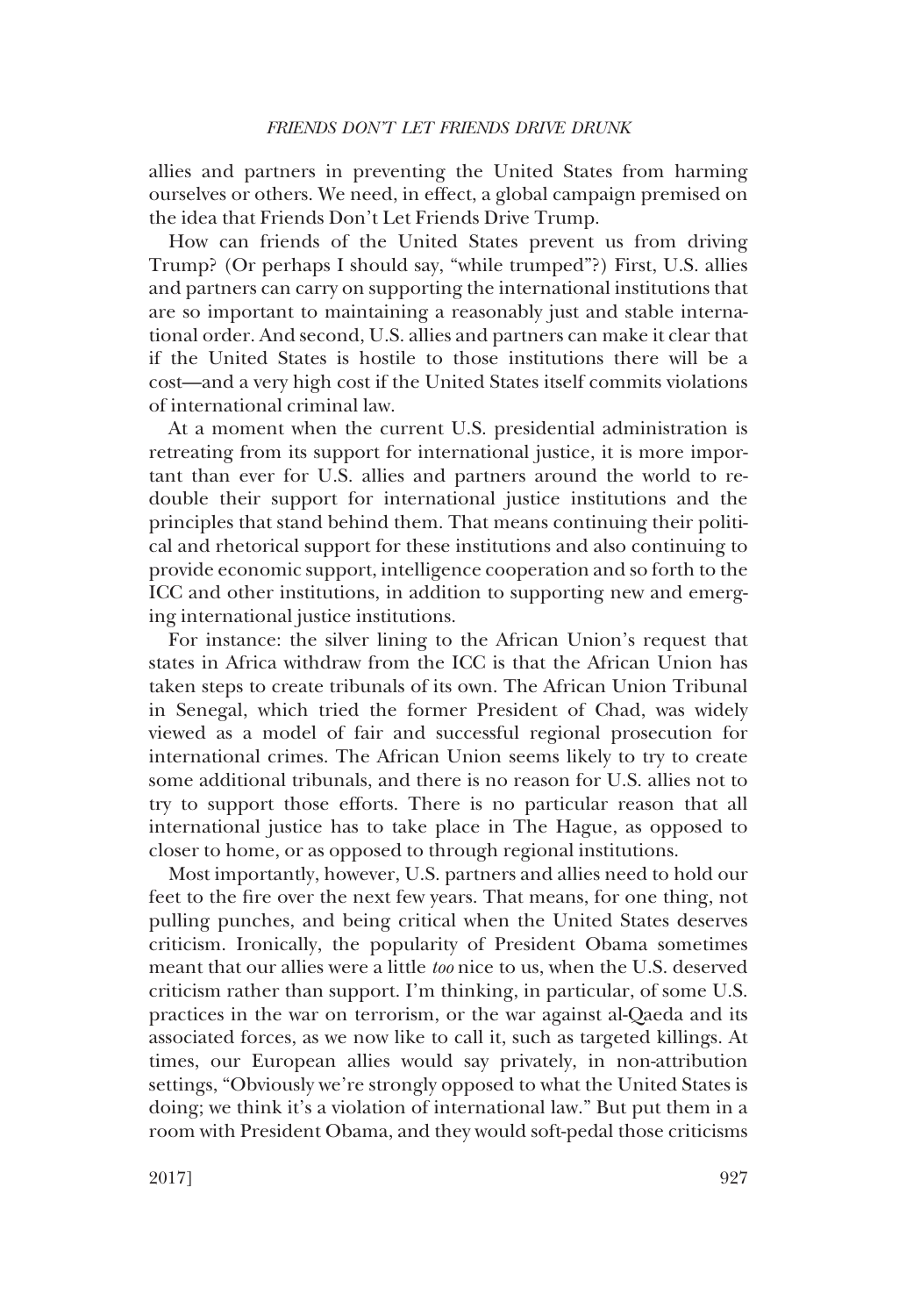because they saw President Obama as an ally and friend. Perhaps they didn't want to hurt his feelings. Who knows? But they weren't very tough in their criticism, creating an odd dissonance between their private statements, and indeed statements to their own publics, versus the level of pressure that they would put directly on U.S. senior officials.

With Trump in office, we're likely to see less deference from leaders of allied and partner states, and that's a good thing. The US —and the world—needs US allies and partners to stand up for the principles that the Trump administration may not be willing to stand up for. We need our allies and partners—and even our adversaries—to be willing to exert real pressure, not just rhetorical pressure, on the United States if the United States acts in a manner that violates international criminal law. No nation can go it alone today. We all need friends; we all need cooperation from other states. Even President Trump is likely to discover this.

Real pressure from other states can have a powerful impact on the behavior of the United States. Think back, for instance, to the administration of George W. Bush. During the first term of the Bush administration, the United States more or less went its own way on detainee policy, even though rights groups and many other states argued that U.S. detainee policies violated international law. By the second term of the Bush administration, this began to change—and in Afghanistan, one of the most significant reasons for the shift was the willingness of our European allies to put their collective feet down. After domestic and regional European courts made it clear that U.S. allies in Afghanistan had to comply with more stringent rules concerning detainee treatment than the United States had adopted, U.S. allies, including the United Kingdom, essentially said to the United States, "Our military personnel can't turn detainees over to U.S. forces anymore, because the way you handle detainees risks exposing *us* to domestic or regional prosecution or liability. We would be complicit in your violations of international law, so we can't turn over detainees to you." When that happened, the United States changed its detainee policies quickly: when push came to shove, we needed our allies to be willing to work with us, cooperate with us, and turn detainees over to us.

As it embarks on its own international adventures, for good or for ill, even the Trump Administration is likely to find that the United States needs allies and parties. We need them to provide intelligence support and military cooperation; we need them to contribute funding to joint efforts, and so forth. And when allies say, "We won't do that anymore," it starts to hit the United States where it hurts.